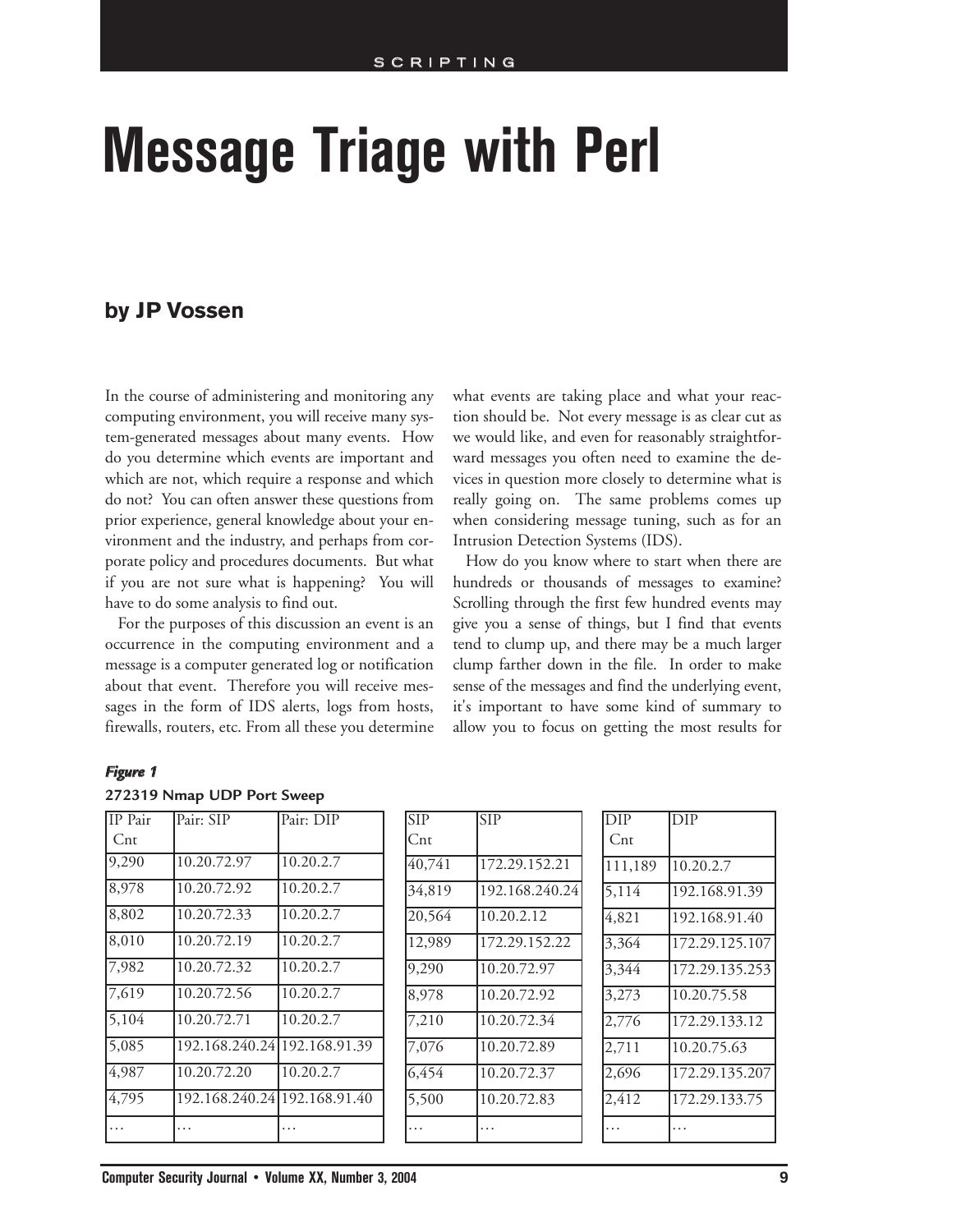#### **SCRIPTING**

your analysis and tuning time. There are a number of ways to look at this kind of data, but the one I've found to be most useful I call the message triage view.

According to my dictionary, triage is "assignment of degrees of urgency" which is an important step in event analysis or message tuning. What devices are involved and what is happening? How important is it? In "event analysis" you must sift through messages to determine what is happening and how to respond. Later on you may need to do "message tuning," which is a more specific process that usually revolves around an IDS. Most IDSs are "noisy" until you tune them for your specific needs and environment. Some of that tuning involves your risk factors, and specific details of your machines and environment, but some of it is simply tracking down known false positive traffic and creating an exception for it.

I firmly believe in the 80/20 principle—20% of the effort achieves 80% of the results, and the remaining 20% of the results requires 80% of the effort. Often, 80% of the results are good enough, especially if multiple passes at the problem are acceptable or useful, which is likely true for message triage.

# **The Process**

Starting with the noisiest device gives you the most bang for your buck. If you can correct or mitigate the root cause, or tune the messages if the event is benign or not important on the noisiest device first, you've gotten 80% of your results with 20% of your effect. Make multiple passes at the new noisiest device until you've finished or reached a point of diminishing returns. This is the fastest and most efficient way to proceed, but it only works if you can find the noisiest device. The message triage process tells you where to start.

It's actually three different views, and the concept is very simple. All three "views" deal with a single message at a time, and refer only to the source and destination IP Addresses. Ports are not considered as they are often not relevant when dealing with host logs, and are usually implied when dealing with IDS events. The first view considers the source and destination addresses as a pair—a single unit—from SOURCE-A to DESTI-NATION-A, from SOURCE-B to DESTINA-TION-B, etc. The second view considers only the source address and the third only the destination address. Each view is ordered in a descending numerical sort by number of events, and all are presented adjacent to each other. This is sometimes confusing at first, but it is critical to the way the process works. For example, consider the Cisco Secure IDS (CSIDS) alert in Figure 1 on page 9.

From this simple example, you can very quickly see that there are a lot of pairs of machines in-

# **Message Analysis with a Spreadsheet**

### **Why**

If you spend any time administering or securing computers, you have to read a lot of logs. There are a lot of tools that can help with that, such as the UNIX Text Utilities, Perl scripts, and even databases. But they are not always available and sometimes they are not the best tool for the job. Sometimes you just need to look at a big table of log data. Maybe you don't even know what you're looking for. Or maybe you are on a Windows box at someone else's desk and don't have all your usual tools.

Whatever the reason, a spreadsheet can actually be a pretty good log analysis tool. Nearly every desktop is going to have some kind of spreadsheet package. I'll talk about two of the most common, Microsoft Excel and Openoffice.org Calc, but the concepts (if not features) work across any spreadsheet.

## **How**

The first task is to load the data into the spreadsheet. Be aware that Excel can load only 65,536 rows, and Calc is even more limited at 32,000. Any spreadsheet program will be able to open CSV (comma separated value) files, and you can open flat files (such as syslog, or Snort alert files) almost as easily. Windows Event Logs are a lot trickier, since you must first get the data out of the Event Log, and the Event Viewer offers some of the features of a spreadsheet anyway.

For this article, we will examine a flat syslog file. In Excel, you may have to set "Files of type" to 'All files,'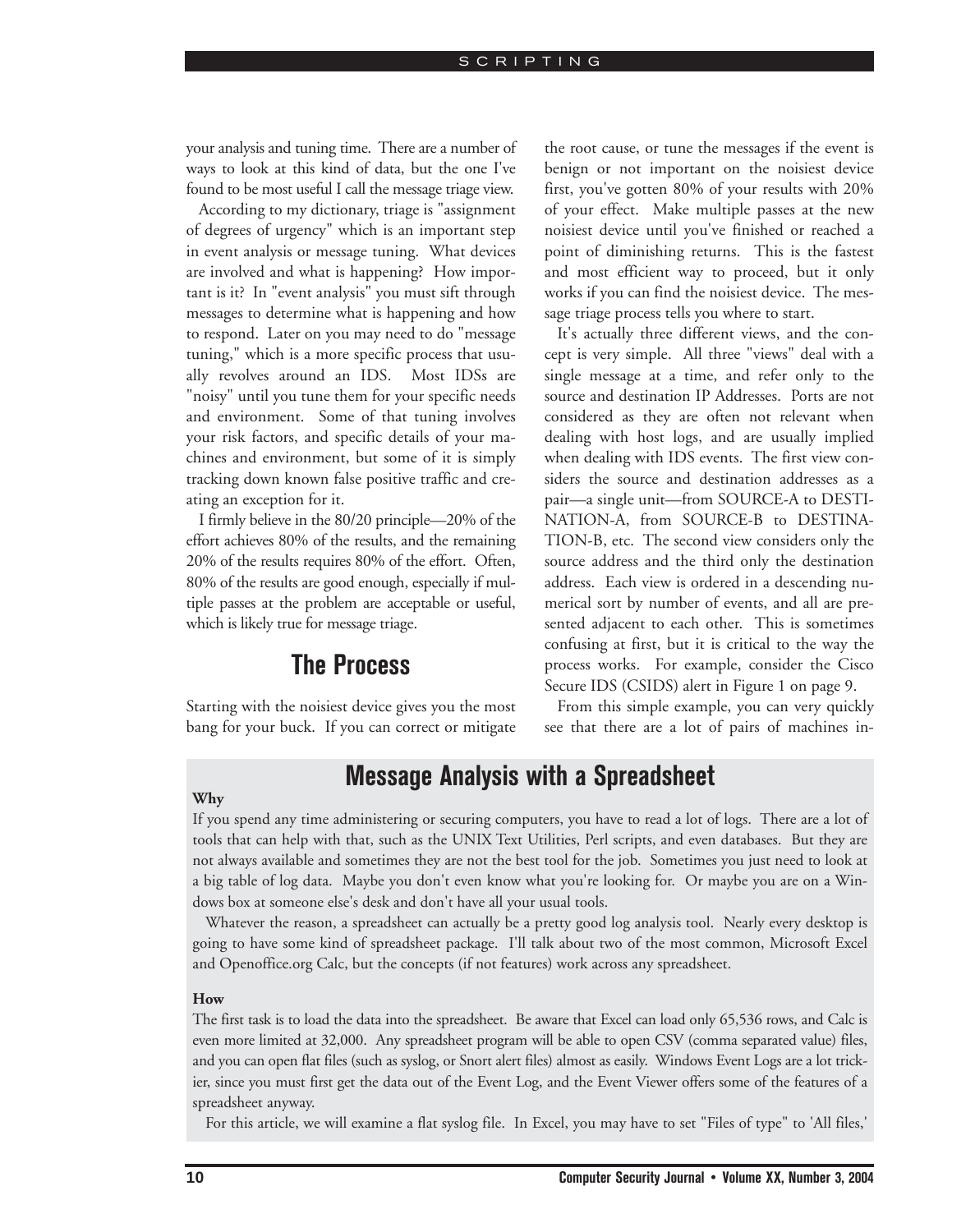volved in this traffic, there are four machines that are sending an awful lot of it, but there is one machine that is receiving the vast majority of it. It's as simple as that. You now know where to start. If this is an incident response scenario you had better go check out 10.20.2.7 right away. If you are researching a known false positive and have the ability to enter some kind of exception or filter, you now have the addresses that will give you the most bang for the buck.

# **The Theory**

All of the above pre-supposes that you have some kind of monitoring architecture in place. If you don't, you will never see the messages so this is all a moot point. But if you do have some kind of ability to monitor your environment (and you certainly should) you also know that messages come in an amazing variety of formats. Handling each one individually is a challenge, so instead I've defined a simple standard format that's used by the Perl script that generates the triage views. There is a separate pre-parsing step to convert your logs into this format.

accepts a configuration file that defines how to read the input, parse it, and write the output. The configuration file is actually Perl code as well, and parser.pl is really just a Perl shell or wrapper around it.

## **Message Triage**

MessageTriage.pl is the main Perl script that accepts the standard format generated by Parser.pl and creates a triage view such as the example above. It reads and writes CSV (comma separated value) formatted files that may be read and written by just about any spreadsheet or database program. I also have a simple general purpose Perl script to convert CSV output to HTML.

When running a triage report periodically, say every week for IDS tuning purposes, it can be helpful to have some state information. What has changed from this week to last week? Since MessageTriage.pl already parses the messages, it is trivial to write a separate file containing just the message name or text for this purpose.

# **The Procedure**

## **Pre-parser**

The pre-parser is another Perl script I wrote a while ago to act as a general framework for doing arbitrary parsing. It's name is simply Parser.pl, and it The exact procedure you will need to follow depends on your message source or sources, your immediate goal, and the output you prefer. In general, it's the following. See the command line

then choose and open the file. You will get a dialog box that allows you to parse the data. For syslog, use the 'fixed width' type and place delimiters after the date and time. Unless all your hostnames are the same length, you will not be able to isolate them yet. Work though the rest of the wizard as necessary. For Openoffice.org (OO) Calc, the process is the same, except you may have to lie and copy or rename the log file so it has a .csv extension, otherwise OO will open it in the word processor.

Either way, when you are finished, you should have three columns, date, time and the rest of the message. You should to insert a row and add headers, and use the Windows, Freeze (Panes) command to lock the header at the top. Date, time and other may be good enough, but if it's not we can split it out.

Splitting delimited or fixed width text is easy. You could have done that when you imported, and Excel has a wizard in the Data, Text to Columns menu. Splitting text on an arbitrary boundary, such as isolating the first word (hostname) is harder. You can do it with these formula though. Note that the only differences are that Excel uses a comma separator while Calc uses a semi colon, and Calc's MID command is limited to 9999 remaining characters.

Once you have the formula in the top row, you can easily copy it to all other rows as follows.

|      | Sample cell "C2"                   | ICell D2 Formula                 | Cell E2 Formula                                 |
|------|------------------------------------|----------------------------------|-------------------------------------------------|
|      | Excel hostname more data goes here | $=\text{LEFT}(C2, FIND("", C2))$ | $ \text{=MID}(C2,\text{FIND}("",C2)+1,999999) $ |
| Calc | Ihostname some more data           | $=\text{LEFT}(C2; FIND("";C2))$  | $ \text{=MID}(C2;\text{FIND}("";C2)+1);9999 $   |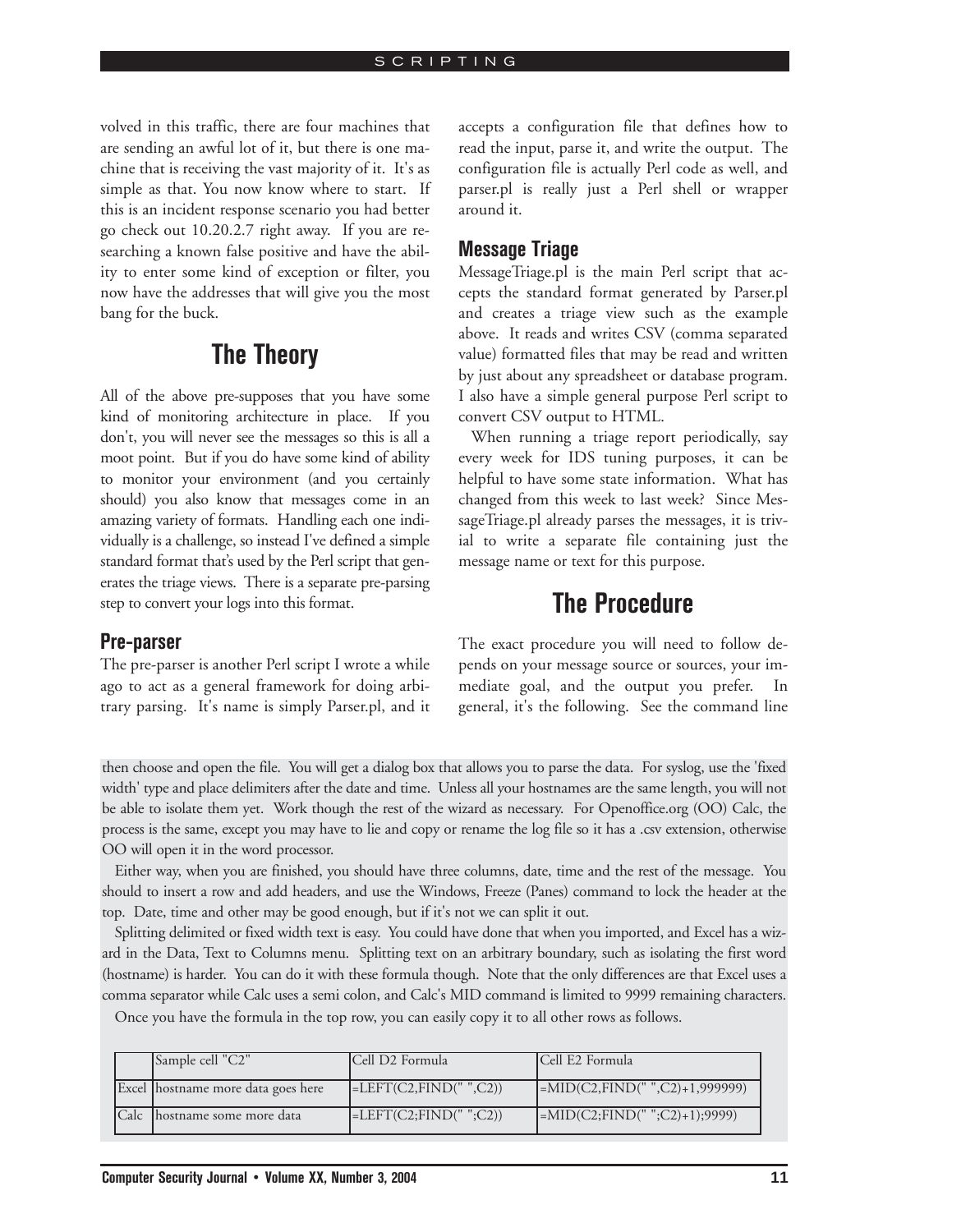- examples below for some specific things to try. 1. Isolate the messages to examine in a flat ASCII files by type. Use find (Windows) or grep (UNIX) to split different message types (.e.g. firewall and IDS) into different flat files.
	- 2. Pre-parse each file into the CSV file expected by MessageTriage.pl using Parser.pl and the appropriate \*.parser configuration file.
	- 3. Process the CSV file using MessageTriage.pl.
	- 4. Open and examine the output.

# **Command Line Examples**

Process raw PIX input from "sample-pix.txt" into triage format in "sample-data.csv:" Parser.pl -c PIX2Triage.parser -i sample-pix.txt -o sample-data.csv

Then create a triage view in "sample-data-triage.csv."

MessageTriage.pl -i sample-data.csv -o sample-data-triage.csv

Or do the same thing in one step (command should be all on one line):

Parser.pl -c PIX2Triage.parser -i sample-pix.txt | MessageTriage.pl -o sample-data -triage.csv

Process syslog input from "sample-syslog.txt" into triage format in "sample-data.csv:"

Parser.pl -c star.parser -i sample-syslog.txt -o sample-data.csv

Then create a a triage view and convert it to a simple HTML page:

MessageTriage.pl -i sample-data.csv | csv2html.pl -qbo Triage.html

Or do the same thing in one step (command should be all on one line):

Parser.pl -c star.parser -i sample-syslog.txt | MessageTriage.pl -i sample-data.csv | csv2html.pl -qbo Triage.html

| Fyce                                                 | Calc                                               |
|------------------------------------------------------|----------------------------------------------------|
| 1. Press CTRL-End to go to the bottom of the data.   | 1. Press CTRL-End to go to the bottom of the data. |
| $[2.$ Type any character in the column(s) containing | 2. Type any character in the column(s) containing  |
| the formula(s).                                      | the formula(s).                                    |
| 3. Press CTRL-Home to go to the top of the data.     | 3. Press CTRL-Home to go to the top of the data.   |
| 4. Highlight the formula(s) and choose the Edit,     | 4. Highlight the formula(s) and choose the Edit,   |
| Copy menu (or press CTRL-C).                         | Copy menu (or press CTRL-C).                       |
| 5. While holding down the shift key, press CTRL-     | 5. While holding down the shift key and CTRL       |
| Down Arrow. This should highlight the columns        | keys, press Down Arrow. This should highlight the  |
| where the formula will go, and it should stop at the | columns where the formula will go, and it should   |
| characters you typed in step 2.                      | stop at the characters you typed in step 2.        |
| 6. Choose the Edit, Paste menu (or CTRL-V). The      | 6. Choose the Edit, Paste menu (or CTRL-V). The    |
| new formula should be copied into place.             | new formula should be copied into place.           |

You may now hide column C. Do not delete it or your formula will lose their source! The may seem like an awful lot of trouble to go to, and it may be. It depends on the circumstances and the other tools you may have available. But the really neat stuff is next. And if your data source can output CSV or other delimited files you'll be able to skip most of the steps above anyway.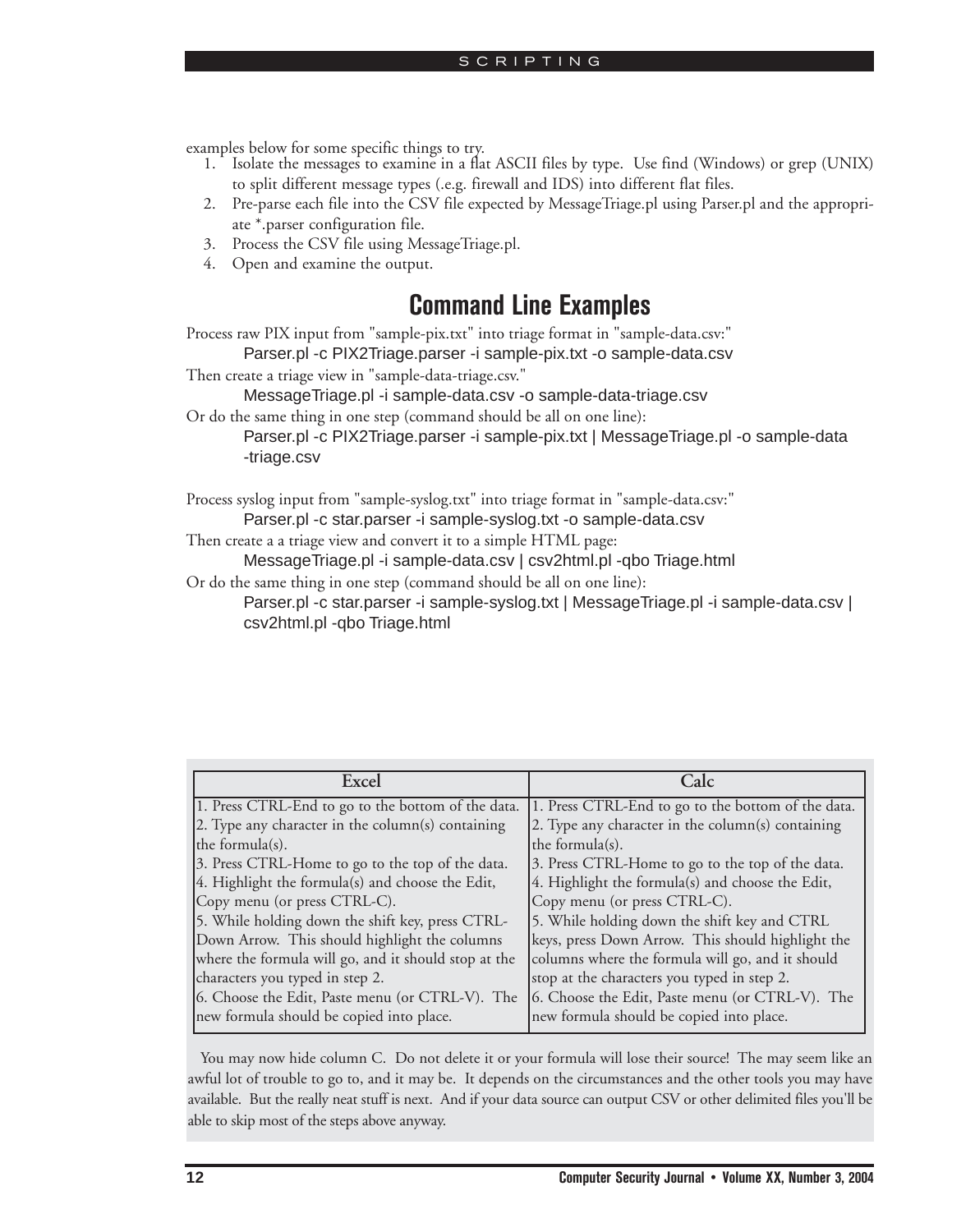| Name                     | Description                                                                                                                         |
|--------------------------|-------------------------------------------------------------------------------------------------------------------------------------|
| MessageTriage.pl         | Take pre-formatted input and create a "triage" view of the data.                                                                    |
| Parser.pl                | Shell for a generic parser.                                                                                                         |
| FW12triage.parser        | A parser.pl configuration file to convert Check Point Firewall 1 logs to the<br>standard input format required by MessageTriage.pl. |
| Snort2triage.parser      | Convert Snort format to triage input.                                                                                               |
| Syslog2triage            | Syslog to triage input.                                                                                                             |
| WatchGuard2triage.parser | WatchGuard Firebox II syslog output triage input.                                                                                   |
| csv2html.pl              | Create a very simple HTML table from CSV input.                                                                                     |

## **Programs**

Code mentioned in this article is available for download at GoCSI.com.

## **Notes**

❏ Triage works best with discrete messages such as those from IDSs or hosts. Continuous messages such as from firewalls are better analyzed using trending and message thresholds. However, there is still some value to using a triage view. Try it and see if it's useful for you.

❏ I tried to strike a balance between efficiency and readability in the code. Especially in Perl, there's More Than One Way To Do It. Feel free to improve my code. Besides, I am not a real programmer.

❏ Speaking of that last point, this code worked for me and the samples I was able to collect. It could certainly use improvement and may not always work. Your mileage may vary. N

Once you've gotten the data into the spreadsheet, the first and most obvious advantage is that you can sort (Data, Sort menu) on different columns. Want to see you data by source host instead of time? No problem. Want to create a chart of messages by time? You can do that too. But there are some other features that can be even more powerful.

The first is AutoFilter (Data, Filter, AutoFilter menu). Autofilter adds pull-down arrows to the top right of each header cell. When you pull down the menu, you get a choice of "All," "Top 10," and "Custom" or Calc's confusingly named "Standard" (both Custom and Standard allow custom criteria). How cool is that? Custom criteria are especially powerful. Want to see every message that contains the phrase "exiting on?" Easy. In Excel, use AutoFilter and a custom filter using the "contains" criteria (scroll down the criteria list). Calc is a little harder; choose a standard filter, choose the [More] button and select "Regular Expressions" with a condition of '=' and a value of ".\*exiting on.\*" (no quotes).

Subtotals can also be very useful. For example, you can sort by hostname, then find out how many log messages you have from each host. You can also sort messages in one way, apply some kind of color code, then sort another way. It's very interesting what kinds of patterns you can see that way. Another feature was briefly mentioned above. Charting or graphing may allow you to look at some kinds of logs in new and useful ways. There are certainly other possibilities; I've only touched on a few that I use a lot and that I've found most people don't know about.

Is there anything you can do in a spreadsheet that you can't do in other tools? Probably not. Might it sometimes be more trouble than it's worth to use a spreadsheet? Certainly. But you use what's available. And which is more difficult, teaching someone how to use command line tools such as grep, cut, awk, sort and uniq, or sending them the log data they need to review in a spreadsheet that they already know how to use? And you could always use Parser.pl to massage the raw data into CSV format, since that's what MessageTriage.pl needs anyway.